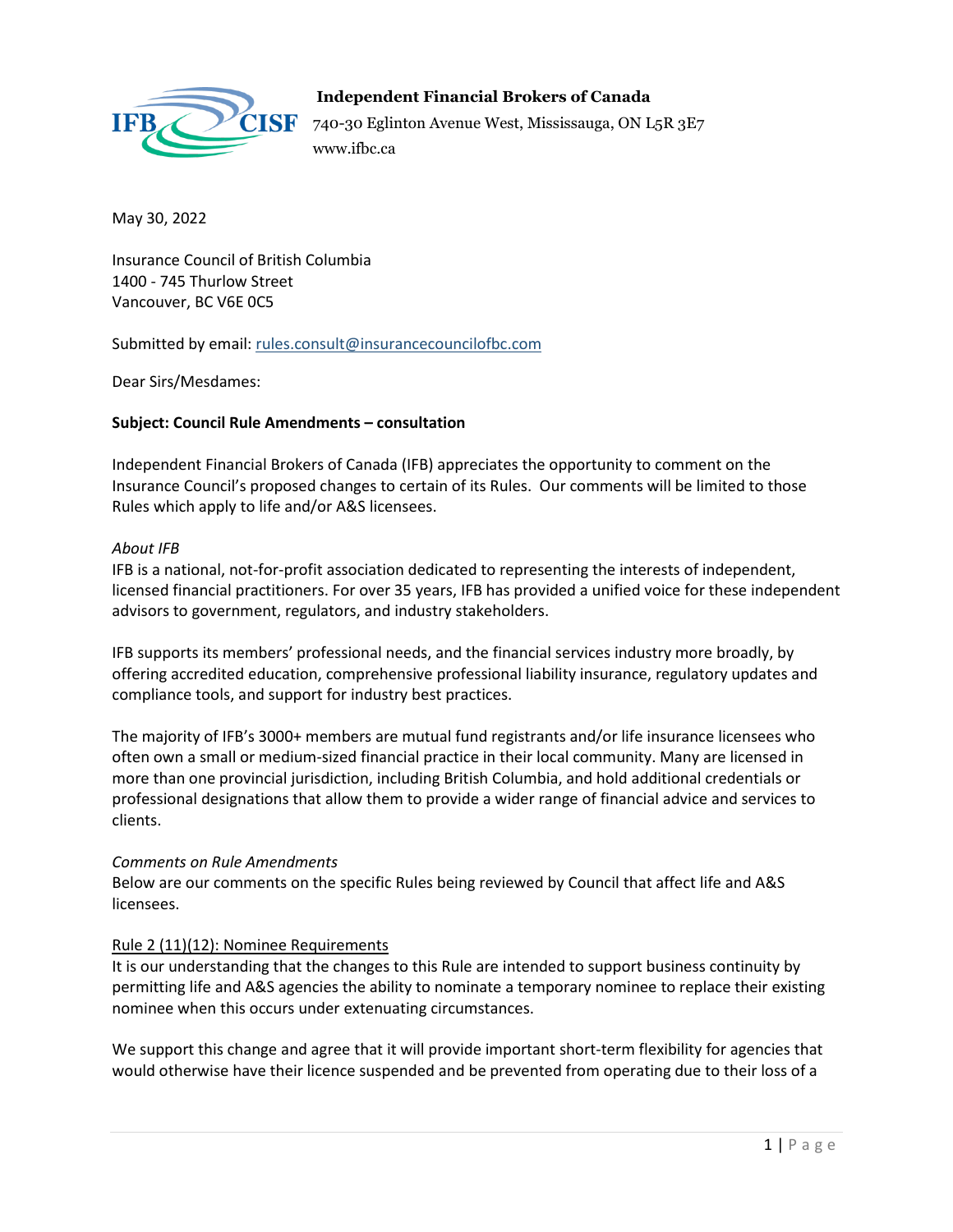

## **Independent Financial Brokers of Canada**

740-30 Eglinton Avenue West, Mississauga, ON L5R 3E7 www.ifbc.ca

qualified nominee. Suspending the licence of an agency would be disruptive to their operations and reputation and likely create inconvenience and disruption for clients.

We are pleased that Council intends to continue allowing those who operate a sole proprietorship to be exempt from the requirement to have been licensed in Canada for 5 of the past 7 years, to name themselves as their business's nominee. This condition would be a burden for sole proprietors with no authorized representatives other than themselves.

*Nominee course*: Council has added a new requirement that all nominees must successfully complete a nominee course, *as approved by Council*. We understand this is to address Council's concern that nominees may not be fully aware of their responsibilities or apply those responsibilities in a consistent manner. IFB agrees with this approach and would like to know more about the process Council intends to use to approve such a course.

It is our suggestion that, if Council is not going to develop and offer the course itself, it makes the opportunity available to potential course providers, that can meet Council's requirements. Importantly, offering choice of providers for nominees will benefit them by encouraging more competition and costeffective options.

IFB is a respected provider of accredited CE in the life insurance and securities sectors and is able to develop and deliver online and in-person education, monitor and track attendance, and provide proof of successful to completion to the attendee and to Council. We would be pleased to discuss further with Council opportunities for IFB to offer the nominee course.

#### Rule 2(18): Business Registration and Name Requirements

IFB supports the additional clarifying language which makes it clear that any business names, other than the L&H agent's own name, must be approved by Council and that the name of the business should not be similar enough to the names used by an insurer or another licensed agency, that it will lead consumers to be confused as to the entity they are dealing with.

#### Rule 2(19): Reinstatement Provision

In our view, the revised wording in this Rule is less complex and will be easier to understand. We appreciate Council aligning this approach with that in place in Alberta, Saskatchewan, and Ontario. Since many L&H agents are licensed in multiple jurisdictions, it is always helpful when rules are harmonized.

#### Rule 4(4): Licence Period

IFB agrees that the expanded wording makes the expectations regarding a continuous licence clearer. Specifically, we note the addition of subsection (b.1) is helpful in that regard. There appears to be an extraneous word in (b.1), however, which currently reads "an annual proof of having met…". We believe it is intended to read "annual proof of having met…".